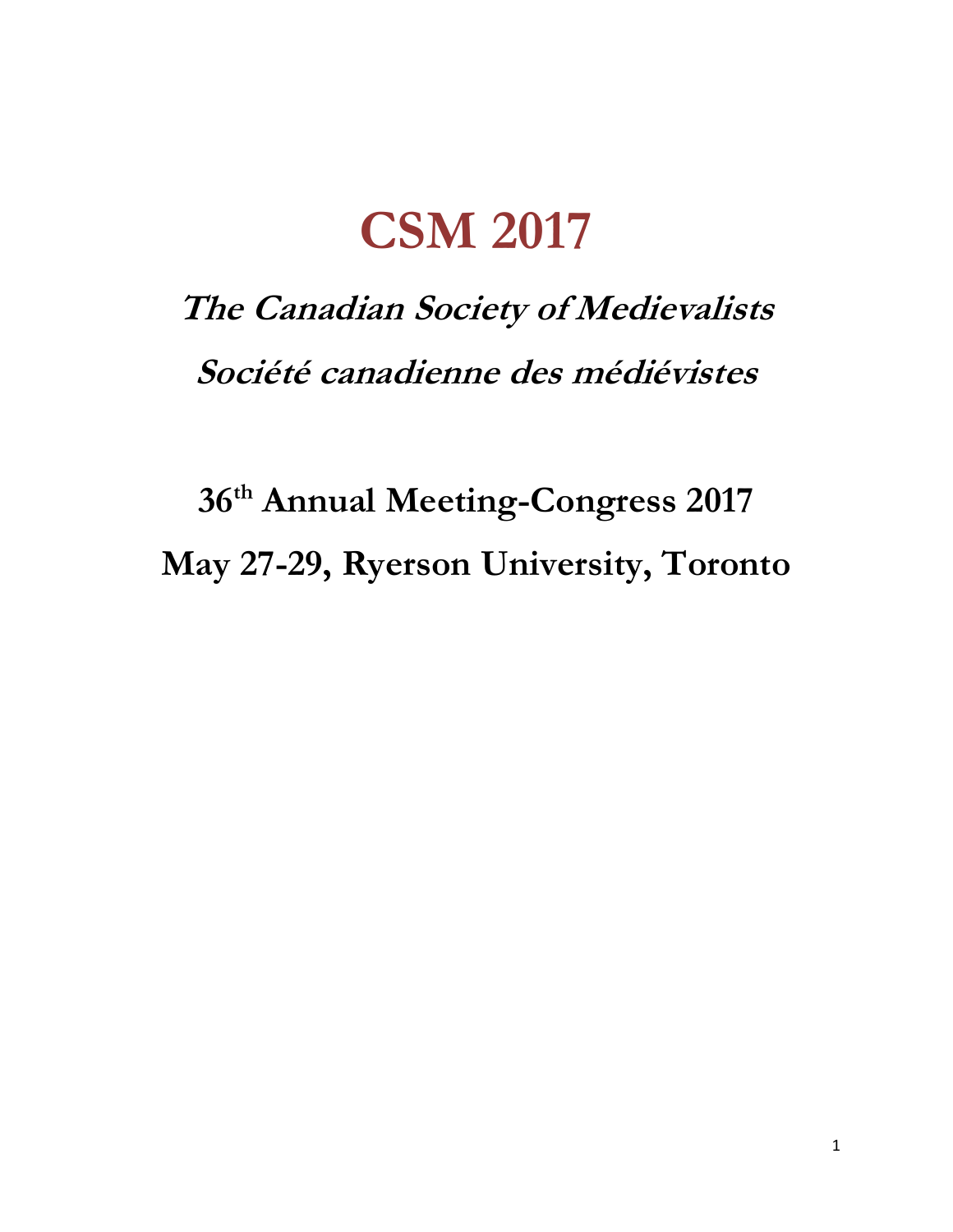All sessions to be held in rooms TRSM 2-109 and TRSM 2-147 (Ted Roger's School of Management, 55 Dundas Street West)

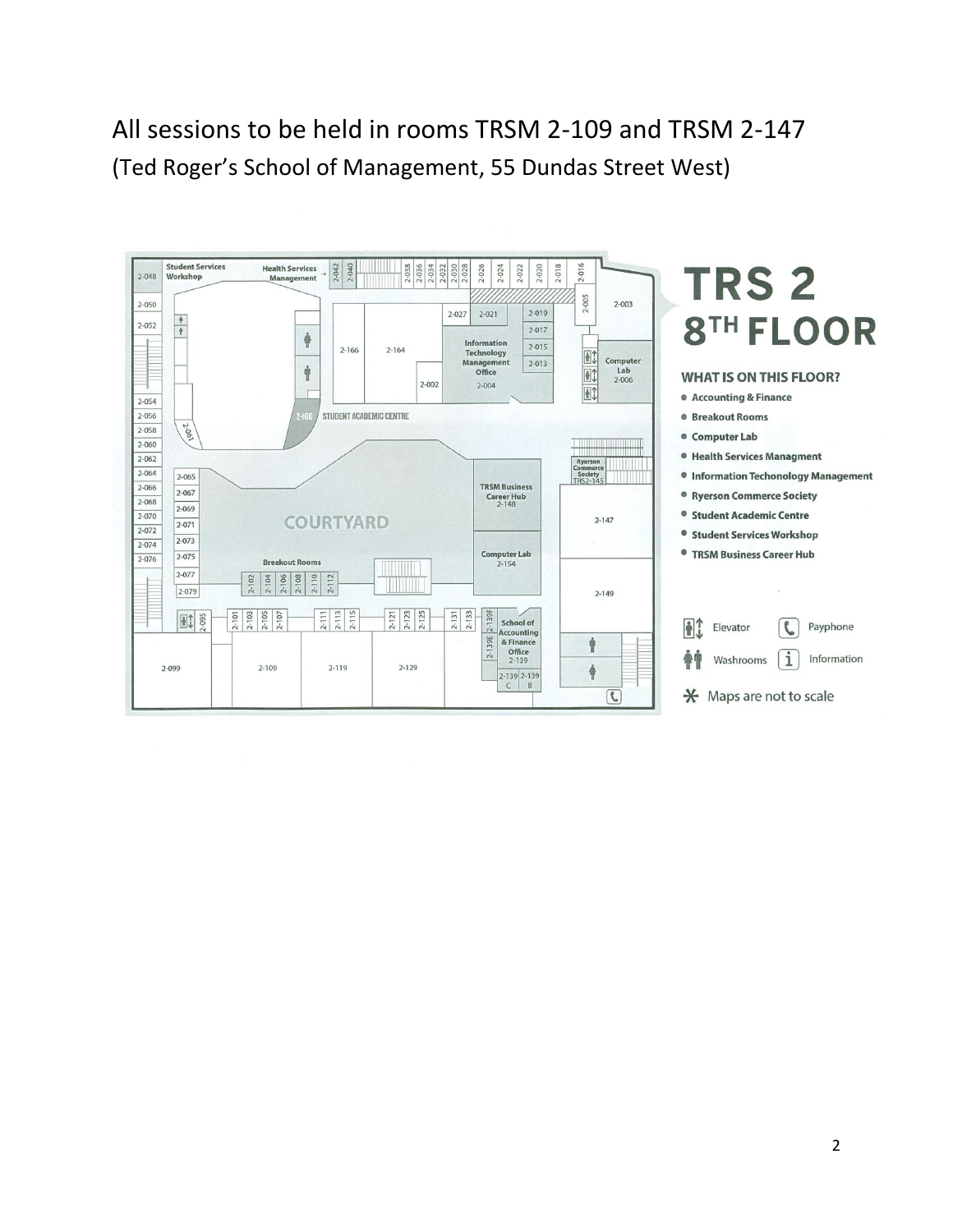| 27 May, Saturday: Presentation Schedule |                                                                                                                                                                                                                                                                                                                                                                                                                                                                                                                                                                                                                               |
|-----------------------------------------|-------------------------------------------------------------------------------------------------------------------------------------------------------------------------------------------------------------------------------------------------------------------------------------------------------------------------------------------------------------------------------------------------------------------------------------------------------------------------------------------------------------------------------------------------------------------------------------------------------------------------------|
| 9:00am-10:30 am                         | Session 1: Migration and Integration in Northern Europe -- TRSM 2-147<br>Presider/Président: Andrew Taylor<br>Sébastien Rossignol (Memorial University), "Intégration et assimilation: les<br>immigrants allemands au Moyen Âge".<br>Rasa Mažeika, (University of Toronto), "Did any aspect of Laws of War<br>exist in war with the pagans?"<br>Megan Arnott, (Western Michigan University), "Far and Wide: The<br>romantic exploits of Haraldr harðráði in Miklagarðr and beyond".                                                                                                                                           |
| 9:30am-10:30am                          | Session 2: Medieval Law and the <i>iudicium Dei --</i> TRSM 2-109<br>Presider/Président: Enriqueta Zafra<br>Jonathan Robinson (York University), "Poverty and the Poor in Medieval<br>Law".<br>Eduardo Fabbro (Saint Jerome University), "Deo indicante: God and Warfare<br>in Carolingian Thought".                                                                                                                                                                                                                                                                                                                          |
| 10:30am-11:00am                         | Break/Pause                                                                                                                                                                                                                                                                                                                                                                                                                                                                                                                                                                                                                   |
| 11:00am-12:30pm                         | Session 3: The Eternal Logos: Writing in Islamic Culture - TRSM 2-147<br>Presider/Président: Marcus Millwright<br>Erica Dodd (University of Victoria), "The pre-Islamic Logos".<br>Marcus Millwright (University of Victoria), "Written in Stone? The Qur'an<br>in the Material Record of the First Century of Islam".<br>Zahra S. Kazani (University of Victoria), "Looking at Writing: Examining<br>the Calligraphic Patterns in the Manuscript of the Kitab al-Diryaq".<br>Munazzah Akhtar (University of Victoria), The Writing on the Wall.<br>Interpreting the Inscriptions of Samma Monuments in Sindh<br>(Pakistan)". |
|                                         | Session 4: Trauma and Disability in Medieval Culture - TRSM 2-109<br>Presider/Président: Joanne Findon<br>Siobhain Bly Calkin (Carleton University), "Recounting the Capture of the<br>Cross: Loss, Trauma, and the Challenges of Narrating Cultural<br>Dispossession".<br>Michael Treschow (University of British Columbia-Okanagan), "Violence,<br>Wounds, and Vengeance, in late Anglo-Saxon England".<br>Donna Trembinski (St Francis Xavier University), "The Disappeared:<br>Masculinities and Femininities at the Intersection of Disability and<br>Trauma".                                                           |
| 12:30pm-2:00pm                          | LUNCH/DINER                                                                                                                                                                                                                                                                                                                                                                                                                                                                                                                                                                                                                   |
| 2:00pm-3:45pm                           | Session 5: Visual Culture in the Middle Ages - TRSM 2-147<br>Presider/Président: John Osborne<br>Gabriele Giannini (Université de Montréal), "Manuscrits démembrés et<br>histoire culturelle de la Wallonie".<br>Heather Pigat (Art Museum University of Toronto), "Economical Luxury:<br>New Considerations of Purple Manuscripts".                                                                                                                                                                                                                                                                                          |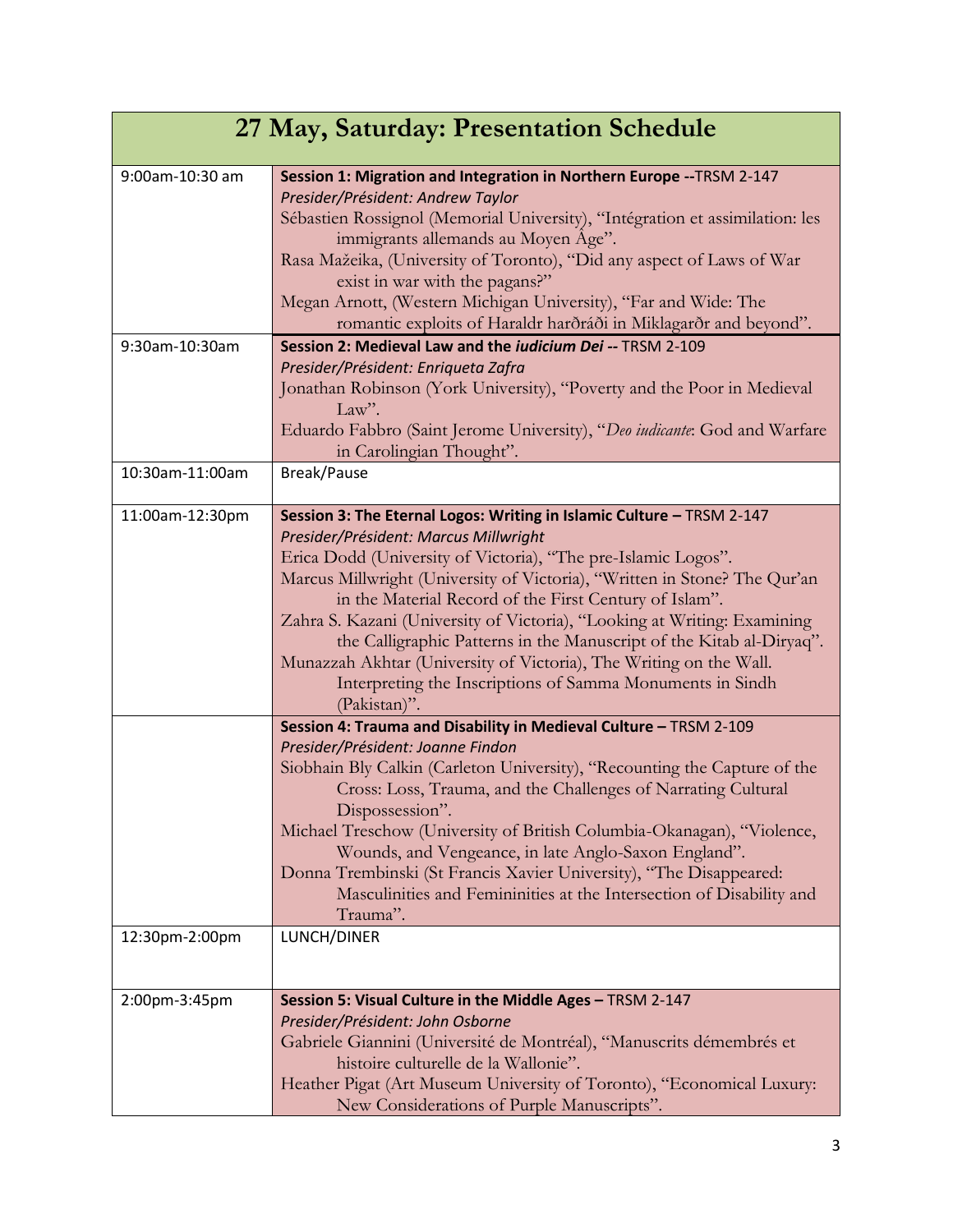|               | Brian Pollick (University of Victoria), "Open Arms: Visual Morality and<br>Merchant Family Shields in Late-Medieval Italy". |
|---------------|-----------------------------------------------------------------------------------------------------------------------------|
|               |                                                                                                                             |
|               | Session 6: The History of Service and Servants in the Middle Ages - TRSM 2-                                                 |
|               | 109                                                                                                                         |
|               | Presider/Président: Roisin Cossar                                                                                           |
|               | Lochin Brouillard (University of Toronto), "Parefamilias, Son, and Servant:                                                 |
|               | Rethinking the History of Service and the Family in the Medieval                                                            |
|               | Monastery".                                                                                                                 |
|               | Isabelle Cochelin (University of Toronto), "Lay Monastic Servants versus<br>Lay Domestic Servants".                         |
|               | Francine Michaud (University of Calgary), "The Meaning of Servanthood in                                                    |
|               | Private Households. The Case of Thirteenth- and Fourteenth-                                                                 |
|               | Century Marseille.                                                                                                          |
|               |                                                                                                                             |
|               | Christine Ekholts (Independent Scholar), "Order in the Family. Servants,                                                    |
|               | Slaves, and Violence in Scandinavian Law"                                                                                   |
| 3:45pm-4:15pm | Break/Pause                                                                                                                 |
|               |                                                                                                                             |
| 4:30pm-5:30pm | Plenary Address: Suzanne Conklin Akbari -- TRSM 2-147                                                                       |
|               | "The Place of Possibility: Incarnation and the Shape of Time in Universal                                                   |
|               | Histories"                                                                                                                  |
|               | Presider/Président: Dominic Marner                                                                                          |
|               | Professor of English and Medieval Studies, University of Toronto; Director,                                                 |
|               | Centre for Medieval Studies; Graduate Faculty, Undergraduate                                                                |
|               |                                                                                                                             |
|               | Instructor (UTSG)                                                                                                           |
|               |                                                                                                                             |
| 7:00pm        | <b>Grad Student night</b>                                                                                                   |
|               | <b>Executive Meeting</b>                                                                                                    |
|               |                                                                                                                             |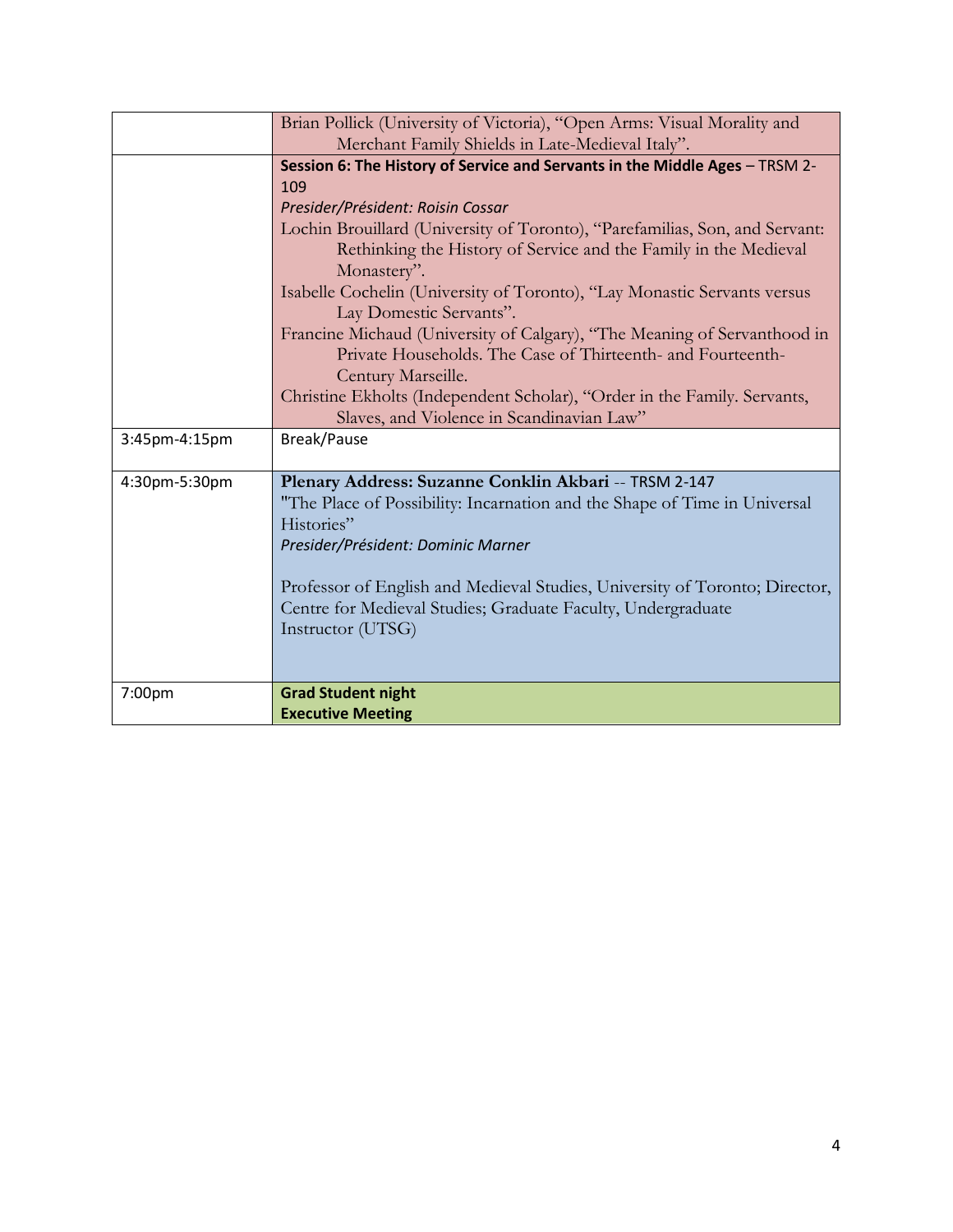| 28 May, Sunday: Presentation Schedule |                                                                                                                                                                                                                                                                                                                                                                                                                                                                                                                                                                                                                                                             |
|---------------------------------------|-------------------------------------------------------------------------------------------------------------------------------------------------------------------------------------------------------------------------------------------------------------------------------------------------------------------------------------------------------------------------------------------------------------------------------------------------------------------------------------------------------------------------------------------------------------------------------------------------------------------------------------------------------------|
| 9:00am-10:45am                        | Session 7: Gendered Readings/Writing - TRSM 2-109<br>Presider/Président: Kathy Cawsey<br>Joanne Findon (Trent University), "A Woman's Last Word: Emer's<br>Construction of the Hero in Brislech Mór Maige Muirthemni".<br>Leanne MacDonald (University of Notre Dame), "A Man of God in a<br>Wedding Dress: Cross-Dressing and the Sponsa Christi Motif".<br>Ruth Wehlau (Queen's University), "Constructing the Chivalric Body;<br>Lancelot's Wounds in Malory's 'The Book of Tristram' and 'Sir<br>Lancelot and Queen Guenevere"".<br>Nicole Slipp (Queen's University), "Margery Kempe and Maternity:<br>Biological Motherhood vs. Spiritual Mothering". |
| 10:45am-11:00am                       | Session 8: Manuscripts - TRSM 2-147<br>Presider/Président: Malcolm Thurlby<br>Sarah-Nelle Jackson (University of British Columbia), "Friars and Fascicles:<br>The Parodic Structure of MS Digby 86".<br>James Grier (University of Western Ontario), "De rebus incertis: Stephen of<br>Liège and the Divine Office".<br>Jessica Henderson and Laura Mitchell (University of Toronto), "A Virtual<br>Library: Reconstructing John Stow's Medieval Manuscripts".<br>Break/Pause                                                                                                                                                                               |
| 11:00am-12:30pm                       | Session 9: Representing Medicine and Science - TRSM 2-147                                                                                                                                                                                                                                                                                                                                                                                                                                                                                                                                                                                                   |
|                                       | Presider/Président: Jim Buglsag<br>Rachel Koopmans (York University), "Physicians Pictured in the Early<br>Gothic Stained Glass of Canterbury Cathedral".<br>Stephanie Lahey (University of Victoria), "Cheap Medicine: Parchment<br>Offcuts in Oxford, Bodleian Library, MS Ashmole 1378"<br>Guilherme Sanches de Oliveira (University of Cincinnati), "What Medieval<br>Maps Teach us about Contemporary Science".                                                                                                                                                                                                                                        |
|                                       | Session 10: Historiography - TRSM 2-109<br>Presider/Président: Shannon McSheffrey                                                                                                                                                                                                                                                                                                                                                                                                                                                                                                                                                                           |
|                                       | James Mellon (Independent Scholar), "Nicolas of Cusa and the History of<br>Political Thought".<br>Richard Shaw (Our Lady Seat of Wisdom, Ontario), "The composition of<br>Bede's Historia ecclesiastica".<br>Sean Otto (Wycliffe College, Toronto), "From Morning Star to Medieval<br>Theologian to  What? The Move from Confessional to<br>Professional History in the Case of John Wyclif and the Future of<br>Wycliffian Studies".                                                                                                                                                                                                                       |
| 12:30pm-2:30pm                        | LUNCH/DîNER and AGM<br>(Lunch will be provided for participants in AGM)<br><b>TRSM 2-147</b>                                                                                                                                                                                                                                                                                                                                                                                                                                                                                                                                                                |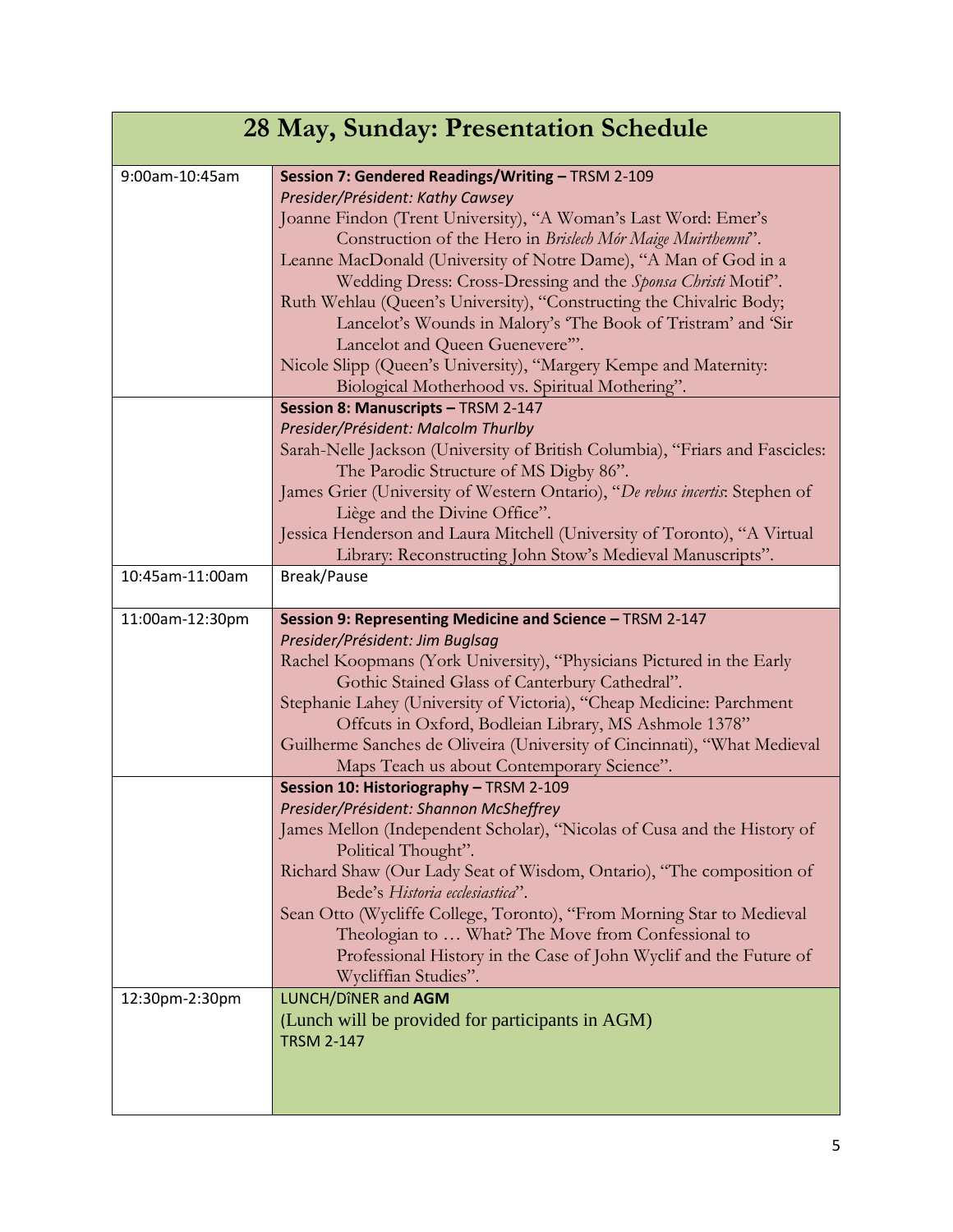| 2:30pm-4:15pm | Session 11: Art and Architecture - TRSM 2-147                                |
|---------------|------------------------------------------------------------------------------|
|               | Presider/Président: Dominic Marner                                           |
|               | John Osborne (Carleton University), "The church of S. Maria Antiqua and      |
|               | the evolving discipline of medieval art history".                            |
|               | Jim Bugslag (University of Manitoba), "The Earliest Byzantine Churches of    |
|               | the Theotokos: Some Sectarian and Politico-Religious                         |
|               | Considerations".                                                             |
|               | Malcolm Thurlby (York University),"Speyer Cathedral, the Pantheon, and       |
|               | Imperial Image of the Holy Roman Emperor".                                   |
|               | Anna-Maria Moubayed (Queens University), "Eglise Saint-Martin-de-Besse,      |
|               | Aquitaine A Case Study of Eve's Romanesque Body and Decorative               |
|               | Patterns".                                                                   |
|               | Session 12: Language and Translation - TRSM 2-109                            |
|               | Presider/Président: David Watt                                               |
|               | Patrick McBrine (Independent Scholar), "Biblical Epics in Late Antiquity     |
|               | and Anglo-Saxon England".                                                    |
|               | Samvel Grigoryan (Université Paul-Valéry Montpellier III), « The             |
|               | Interchange of Rites and Systems of Values in the Eastern                    |
|               | Mediterranean during the Crusades: The Chivalry and Knighthood               |
|               | in the Armenian Kingdom of Cilicia".                                         |
|               | Kathy Cawsey (Dalhousie University), "Traces of a Philosophy of Language     |
|               | in the English Vernacular"                                                   |
|               | Michael Kightley (University of Louisiana at Lafayette), "Repetition, Class, |
|               | and the Unnamed Speakers of Beowulf'.                                        |
| 5:00pm-6:00pm | <b>President's Reception</b>                                                 |
|               |                                                                              |
| 7:00pm        | <b>Banquet</b>                                                               |
|               | All are invited (and encouraged) to attend the banquet. Please confirm your  |
|               | attendance by writing to Dominic Marner (dmarner@uoguelph.ca) by May<br>20.  |
|               |                                                                              |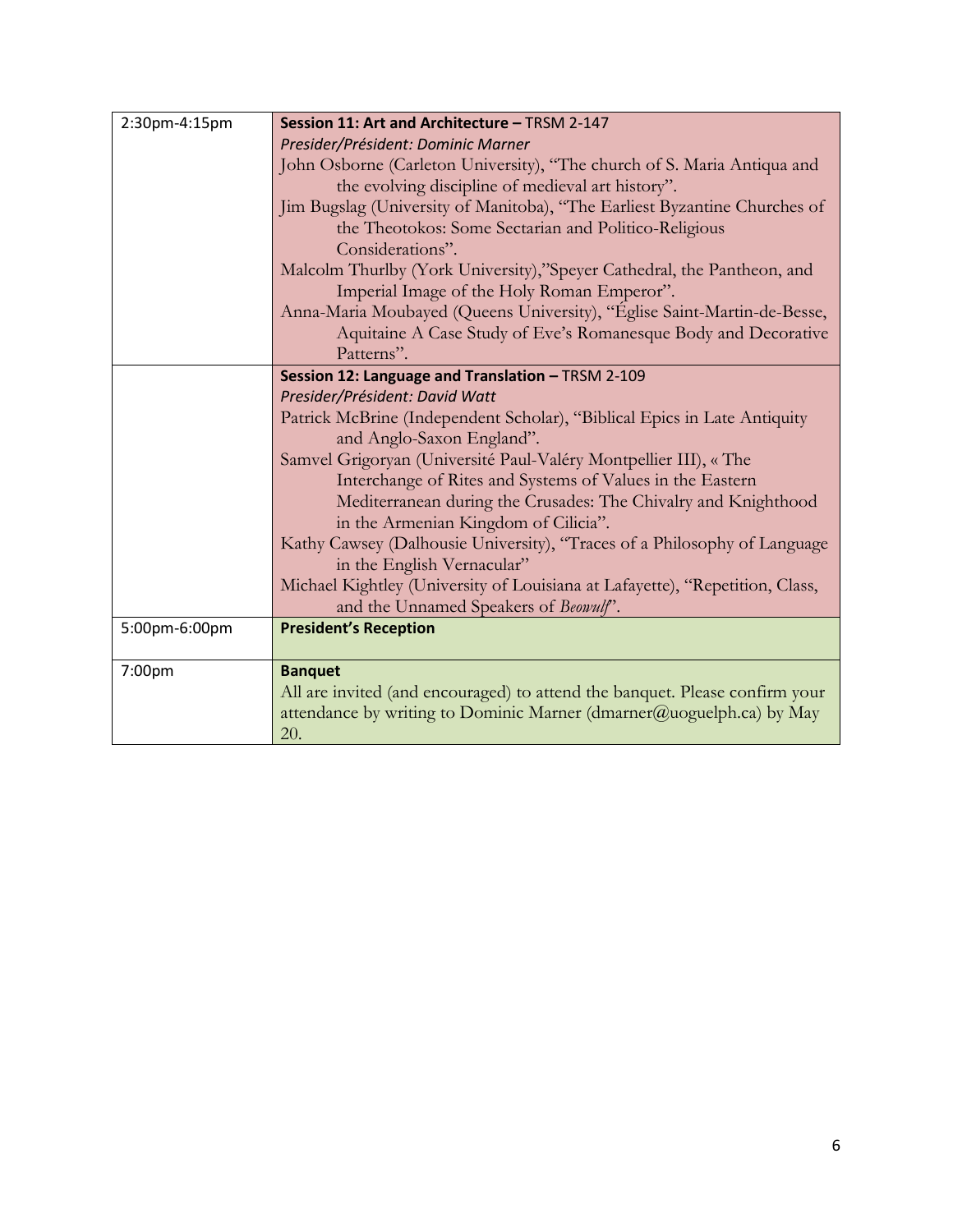| 29 May, Monday: Presentation Schedule |                                                                                                                                                                                                                                                                                                                                                                                                                                                                                                                                                                                                                                                                                                             |
|---------------------------------------|-------------------------------------------------------------------------------------------------------------------------------------------------------------------------------------------------------------------------------------------------------------------------------------------------------------------------------------------------------------------------------------------------------------------------------------------------------------------------------------------------------------------------------------------------------------------------------------------------------------------------------------------------------------------------------------------------------------|
| 9:00am-10:30am                        | Session 13: Telling Stories: methodological approaches to legal records in late<br>medieval Europe - TRSM 2-147<br>Presider/Président: Eduardo Fabbro<br>Roisin Cossar (University of Manitoba), "Untold Stories: Erasure,<br>Correction, and Notarial Presence in Documents of Practice from<br>Italy".<br>Alexandra Guerson (New College, University of Toronto) and Dana<br>Wessell Lightfoot (University of Northern British Columbia),<br>"Tracing familial networks: the value of collaborative research in<br>uncovering stories of mixed families in late medieval Girona".<br>Shannon McSheffrey (Concordia University) "Narrative, Fact, and<br>Allegation in English Coroners' Inquest Reports". |
| 10:30am-11:00am                       | Session 14: Animals and Monsters - TRSM 2-109<br>Presider/Président: Sébastien Rossignol<br>Andrew Taylor (University of Ottawa), "Nous trouvons en l'escripture':<br>The Metamorphosis as a Key to Froissart's Voyage en Béarn".<br>Matthew Roby (Exeter College, University of Oxford), "Eating People and<br>Feeling Sorry: Cannabals, Contrition, and the Didactic Donestre in<br>the Old English Wonders of the East and Latin Mirabilia".<br>Break/Pause                                                                                                                                                                                                                                              |
|                                       |                                                                                                                                                                                                                                                                                                                                                                                                                                                                                                                                                                                                                                                                                                             |
| 11:00am-12:30pm                       | Vikings, Saints, and Clerics (Scandinavian Society session)<br>(Chair: Christine Ekholst)<br>Danielle Turner (California State University, Fullerton), "Brilliant Warfare<br>or Pragmatic Decision? The Viking Sieges of Paris, 845 and 885".<br>Natalie Van Deusen (University of Alberta), "The Company She Keeps:<br>Virgin Martyr Saints in Icelandic Women's Poetic Miscellanies".<br>Ryan Eric Johnson (University of Iceland), "The Clerical Orders of the<br>Nidarós Ecclesiastical Province".                                                                                                                                                                                                      |
| 11:00am-12:30pm                       | Session 15: Communicating Solutions to the Great Western Schism (1378-                                                                                                                                                                                                                                                                                                                                                                                                                                                                                                                                                                                                                                      |
| 12:45pm-2:30pm                        | 1417) in France - TRSM 2-147<br>Presider/Président: Siobhain Bly Calkin<br>Magda Hayton (Pontifical Institute of Mediaeval Studies), "Communicating<br>Solutions through Prophecy: the Hildegardian 'Schism Extracts'".<br>Robert Shaw (Pontifical Institute of Mediaeval Studies), "Monastic Example<br>and Schism: The Orationarium in vita Christi of Pierre Pocquet".<br>Kristin Bourassa (University of Southern Denmark), "Le tres doulereux<br>scisme': The papal schism in Pierre Salmon's Dialogues".<br>LUNCH/DINER                                                                                                                                                                               |
|                                       |                                                                                                                                                                                                                                                                                                                                                                                                                                                                                                                                                                                                                                                                                                             |